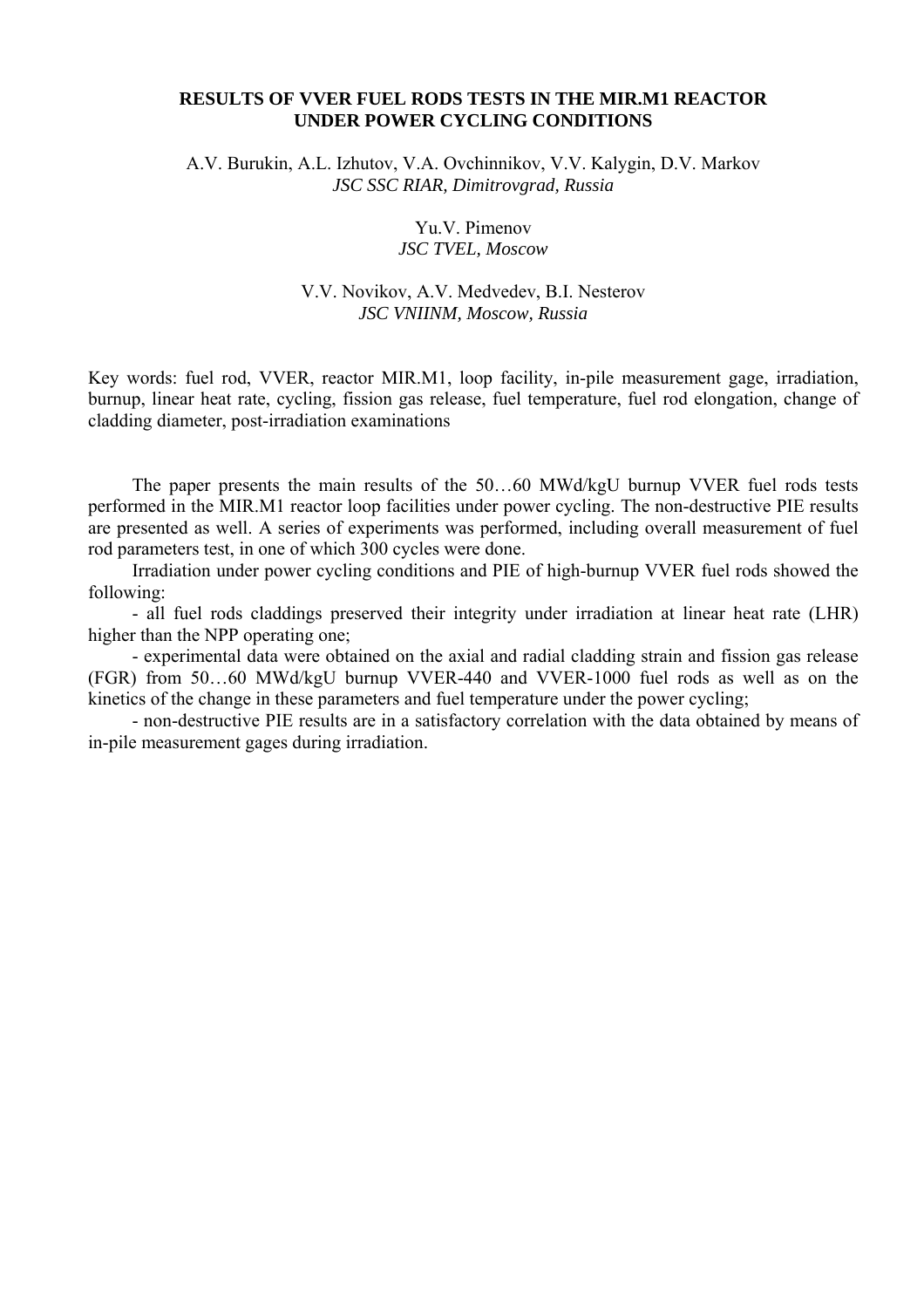#### **INTRODUCTION**

The justification of the VVER fuel rods performance under power transient conditions goes along with the achievement of high fuel burnup in the VVER reactors [1]. In particular, power cycling occurred under the NPP maneuvering operation subjects fuel rods claddings to multiple thermomechanical loads and may affect their performance. These factors are taken into account when developing new-generation VVER fuel assemblies [2]. Both operating experience and calculation and experimental data on the fuel rods operation under power maneuvering show that pre-tests should be performed in the research reactors to implement the recommendation on the operating conditions and improve fuel.

It is evident that at least the most critical conditions determining the fuel rods performance under the power maneuvering should be simulated in these tests since a complete cycle of fuel rods operation in an NPP cannot be simulated. It allows the test results to be effectively used for developing the operating manuals, improving fuel and upgrading and verification of the calculation codes. The most important are experimental data on the behavior of VVER fuel rods with burnup more than  $\sim$  50 MWd/kgU, when there is no pellet-to-cladding gap, under the power maneuvering.

The paper presents the key results of tests performed in the MIR.M1 reactor loop facility for 50…60 MWd/kgU burnup refabricated and full-size fuel rods removed from the spent VVER-440 and VVER-1000 fuel assemblies. The tests were performed under power cycling; non-destructive PIE results are presented as well. The results include experimental data on the FGR, fuel temperature and axial and radial cladding strain of high-burnup VVER fuel rods under the conditions is question. The tests and PIE programs were developed by RIAR specialists together with VNIINM and TVEL.

It should be mentioned that the state of fuel rods tested under the power cycling did not change significantly and corresponded to the one of the VVER fuel rods irradiated at the same LHR levels with no power cycling. More prominent fragmentation of fuel pellets and some increase in the FGR were observed. Therefore the destructive PIE results are not considered in the paper and described in detail in Ref. [3, 4, 5].

### **1. BASIC FUEL RODS CHARACTERISTICS AND IRRADIATION CONDITIONS**  *1.1 Experiments with VVER-440 fuel rods*

Six fuel rods were subjected to overall parameters measurement test: three refabricated and three full-size fuel rods from spent VVER-440 FAs [6, 7, 8]. Refabricated fuel rods were done from fragments of the full-size fuel rods central parts. The basic condition to select fragments for their refabrication was the most uniform burnup distribution along the fuel column. The length, diameter and under-cladding gas pressure were measured at a time on one refabricated fuel rod. To evaluate the fuel temperature in this fuel rod, two other rods with the same burnup were equipped with thermocouples to measure temperature in the fuel column center.

The fuel rods characteristics were as follows:

| - burnup after operation at NPP, MWd/kgU | $\overline{\phantom{a}}$ | $5161$ ;       |
|------------------------------------------|--------------------------|----------------|
| - refabricated fuel rod column length, m | $\overline{\phantom{a}}$ | $0.4$ :        |
| - cladding material                      | $\sim$                   | alloy $E110$ . |
|                                          |                          |                |

Fuel rods were tested in the MIR.M1 reactor loop facility at an inlet coolant temperature of  $\sim$  250 °C and pressure of ~14 MPa. Three power cycles were done. The LHR in each cycle was increased by raising the power of MIR.M1 operational FAs surrounding the loop channel with the irradiation rig (IR). The parameters of the LHR change in the overall parameters measurement experiment were as follows:

| - initial LHR, kW/m                       | $\sim$ 100 $\mu$         | 1519;      |
|-------------------------------------------|--------------------------|------------|
| - LHR increment per cycle, kW/m           | <b>Contract Contract</b> | $7.59.5$ ; |
| - LHR increase rate, kW/m/min             | $\sim 100$ km s $^{-1}$  | 0.250.30;  |
| - exposure after LHR change in a cycle, h | <b>All Contracts</b>     | 67.        |

Another experiment was performed for four refabricated fuel rods made from fragments of full-size ones removed from spent VVER-440 FAs. Two refabricated fuel rods were equipped with thermocouples to measure temperature in the fuel column center [3].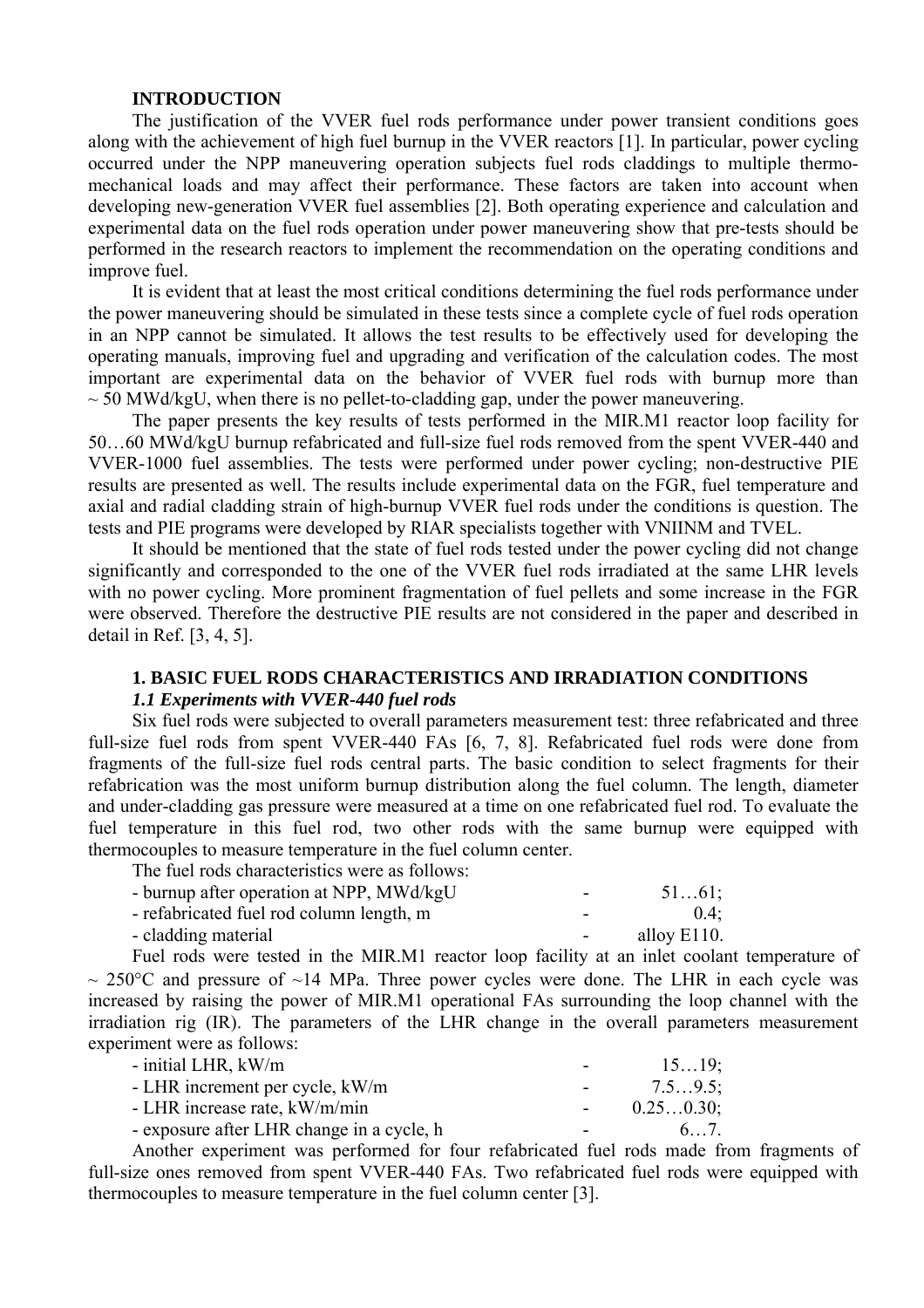The fuel rods characteristics were as follows:

| - burnup after operation at NPP, MWd/kgU | $\overline{\phantom{0}}$ | 5261;           |
|------------------------------------------|--------------------------|-----------------|
| - fuel column length, m                  | $\overline{\phantom{a}}$ | 0.4             |
| - cladding material                      | $\sim$                   | alloy $E-110$ . |

The test was performed in the MIR.M1 loop facility at a coolant inlet temperature of  $\sim 250^{\circ}$ C and pressure  $\sim$  13 MPa. There were two irradiation stages with ten LHR cyclings at each stage. The LHR increase in a cycle was provided by raising the power of MIR.M1 operational FAs surrounding the loop channel with the IR. It should be mentioned that during the test, slight LHR changes with an amplitude of 1…3% were recorded at the stationary power levels. They were caused by transient processes in the core and operation of control rods. The same power changes are typical for an NPP. The LHR change parameters in the experiment with VVER-440 fuel rods were as follows [8]:

| - initial LHR, $kW/m$                     | $\overline{\phantom{0}}$ | $1721$ ; |
|-------------------------------------------|--------------------------|----------|
| - LHR increment per a cycle, kW/m         | $\sim$                   | 811;     |
| - LHR increase rate, kW/m/min             | $\sim$ 100 $\mu$         | 0.30.6;  |
| - exposure after LHR change in a cycle, h | $\blacksquare$           | $58$ .   |

#### *1.2 Experiments with VVER-1000 fuel rods*

In one of the experiments, four refabricated fuel rods were tested. They were done from fragments of full-size fuel rods from a spent VVER-1000 FA. One refabricated fuel rod was equipped with a pressure transducer (PF); another fuel rod was equipped with a thermocouple to measure temperature in the fuel column center. Two other fuel rods were equipped with the cladding extensometers (CE). A special IR was designed that had movable shielding made of hafnium (Fig. 1) [7].

The fuel rods characteristics were as follows:

| - burnup after operation at NPP, MWd/kgU | $\sim$                   | $4950$ ;       |
|------------------------------------------|--------------------------|----------------|
| - fuel column length, m                  | $\overline{\phantom{a}}$ | $0.4^{\circ}$  |
| - cladding material                      | $\sim$                   | alloy $E110$ . |

The test was performed in the MIR.M1 loop facility at a coolant inlet temperature of  $\sim 280^{\circ}$ C and pressure  $\sim 16$  MPa. There were two irradiation stages with forty LHR cyclings at each stage. The power cycling was provided by moving the IR shielding from one couple of refabricated fuel rods to the other one. At that, the LHR of two antipode fuel rods increased; the LHR of the other two shielded fuel rods decreased (Fig. 1).

After the operation under power cycling and exposure under the stationary level, an additional power ramp was done for all fuel rods, two of four refabricated fuel rods being shielded. The parameters of LHR cyclings in the first experiment with refabricated VVER-1000 fuel rods were as follows [8]:

| - initial LHR, $kW/m$                     |   | 21:     |
|-------------------------------------------|---|---------|
| - LHR increment per a cycle, kW/m         | - | $8.5$ ; |
| - LHR increase rate, kW/m/min             | - | 0.6     |
| - exposure after LHR change in a cycle, h | - |         |

In the second experiment, four refabricated fuel rods were tested. They were done from fragments of full-size fuel rods from a spent VVER-1000 FA. One fuel rod was equipped with a thermocouple to measure temperature in the fuel column center. Three other fuel rods were equipped with the CE. The fuel rods were installed in a specially designed IR, of which operation was the same as described above. The refabricated fuel rods were located in zirconium tubes to have a through coolant flow (Fig. 2) [4].

The fuel rods characteristics were as follows:

| - burnup after operation at NPP, MWd/kgU | $\overline{\phantom{a}}$ | $5053$ ;       |
|------------------------------------------|--------------------------|----------------|
| - fuel column length, m                  | $\overline{\phantom{a}}$ | 0.4            |
| - cladding material                      | $\sim$                   | alloy $E110$ . |

The test was performed in the MIR.M1 loop facility at a coolant inlet temperature of  $\sim 280^{\circ}$ C and pressure  $\sim 16$  MPa. During irradiation, there were 300 cycles of the LHR change; each cycling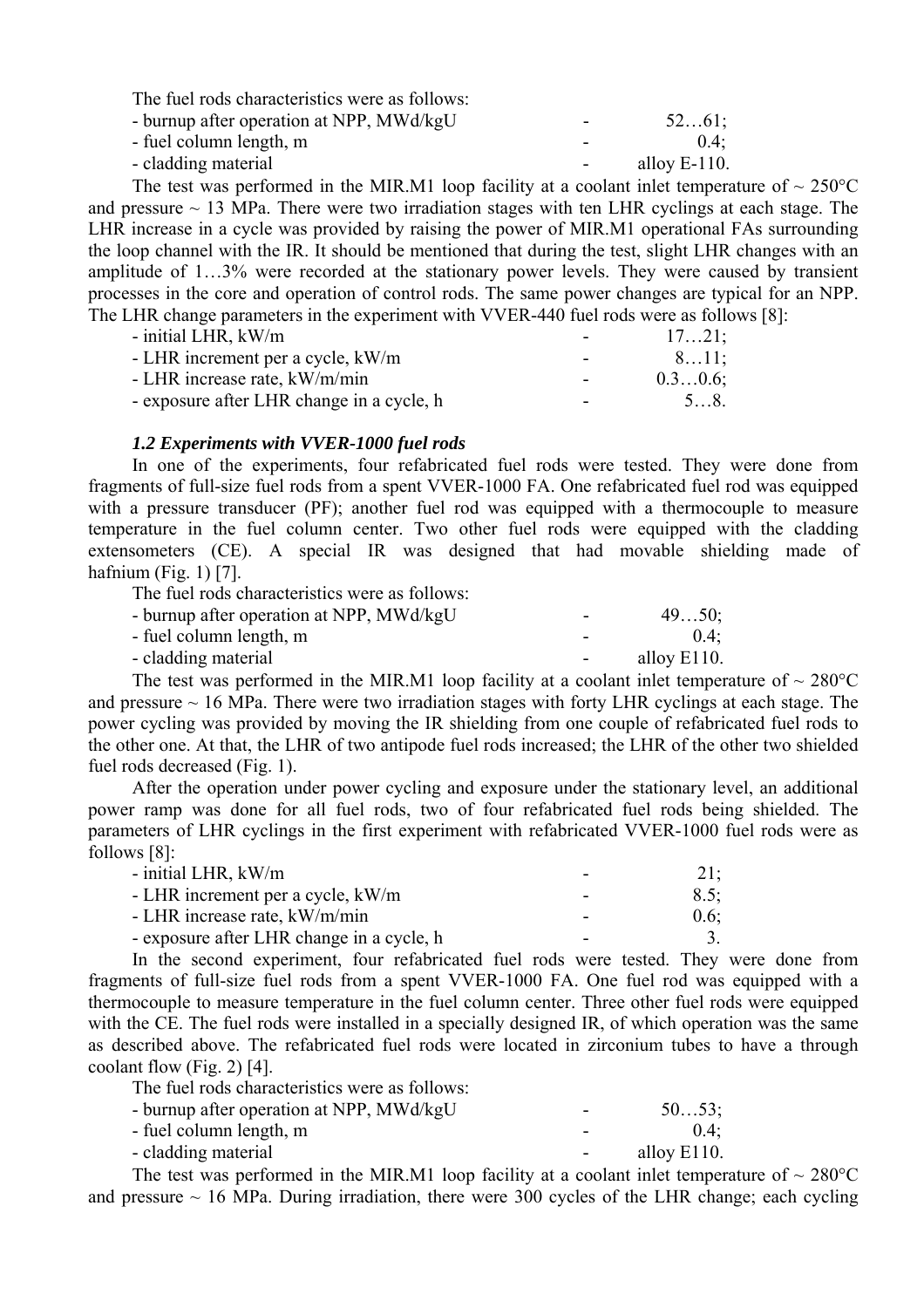series was followed by exposure. The LHR was changed by moving circumferentially hafnium shielding couples by 90° relative to the tubes with refabricated fuel rods (Fig. 2). The parameters of LHR cyclings in the second experiment with refabricated VVER-1000 fuel rods were as follows:

| - initial LHR, $kW/m$                     |                          | $1720$ ; |
|-------------------------------------------|--------------------------|----------|
| - LHR increment per a cycle, kW/m         | $\overline{\phantom{a}}$ | 710;     |
| - LHR increase rate, $kW/m/min$           |                          | 0.71.0;  |
| - exposure after LHR change in a cycle, h | $\overline{\phantom{0}}$ | 4 12     |
|                                           |                          |          |

## **2. RESULTS AND DISCUSSION**

Analysis of the cladding integrity control system readings and samples of MIR.M1 loop facility coolant showed that all the fuel rods preserved their integrity under irradiation. During the experiment, the testing parameters were recorded as well as the readings of the in-pile measurement gages installed on some refabricated fuel rods.

After irradiation, PIEs were done. Below, there are the main results of fuel rods tests and examinations that show the peculiarities of the changes in the high-burnup VVER fuel rods performance under power cycling.

#### *2.1 Change of fuel rods length and diameter*

During the experiment with overall measurement of fuel rod parameters (i. 1.1), some parameters of one ~ 51 MWd/kgU burnup refabricated VVER-440 fuel rod were measured. It allowed the results to be presented in the form of parametric dependences. Figures 3 and 4 present the relative elongation and cladding diameter change vs. average LHR (ALHR), respectively. Figure 5 presents the relative elongation and change of the cladding diameter of the same fuel rod under the power cycling [6].

Figure 6 presents axial strain (level and amplitude) of the  $\sim$  50 MWd/kgU burnup VVER-1000 fuel rod cladding irradiated under the power cycling with different number of power cycles and fuel-to-cladding interaction [7]. It also shows the LHR level corresponding to the tight cladding-to-fuel bound. Figure 7 presents fuel temperature vs. relative elongation of  $\sim$  53 MWd/kgU burnup refabricated VVER-1000 fuel rod at different irradiation stages under the power cycling [4].

Based on the above data, the following can be mentioned:

- There was a tight fuel-to-cladding bound at a certain LHR. Under further power increase, the cladding axial strain became higher. Then, as the total exposure time increases at a high level of cyclically changed power, the axial strain decreases and stabilizes;
- Maximal fuel rod elongation was observed during the first power increase. The cladding axial strain amplitude decreased as the number of cycles rose;
- Maximal fuel rod length decrease was observed after the power rise that was typical for the first cycles;
- Residual axial strain (by the in-pile measurement results obtained before and after irradiation) observed after the first cycles made up  $\sim 0.03...0.05\%$ ;
- Residual diametric strain of the  $\sim$  50 MWd/kgU burnup refabricated VVER-440 fuel rod cladding made up  $\sim 0.1\%$  after the first cycle and remained the same after the second one. The amplitude of the diameter change decreases significantly in the second cycle and further diameter change is the spring area occurs;
- Relative elongation and diametric strain of irradiated fuel rod claddings did not exceed  $\sim 0.1\%$ (by the results of measurements performed in the hot cell before and after irradiation). These data correlated well with the results of the axial and diametric strain measured during irradiation, for instance in the experiment with the overall measurement of fuel rod parameters  $($   $\sim$  0.08% and  $\sim 0.06...0.1\%$  for the relative elongation and relative diameter change, respectively) [7];
- At the beginning of cycling, the threshold LHR, at which a tight fuel-to-cladding contact is observed, made up  $\sim$  7...8 kW/m for a  $\sim$  51 MWd/kgU burnup refabricated VVER-440 fuel rod and  $\sim$ 12…15 kW/m for a  $\sim$  53 MWd/kgU burnup refabricated VVER-1000 fuel rod. Further, this value increased gradually till a certain level during the power cycling.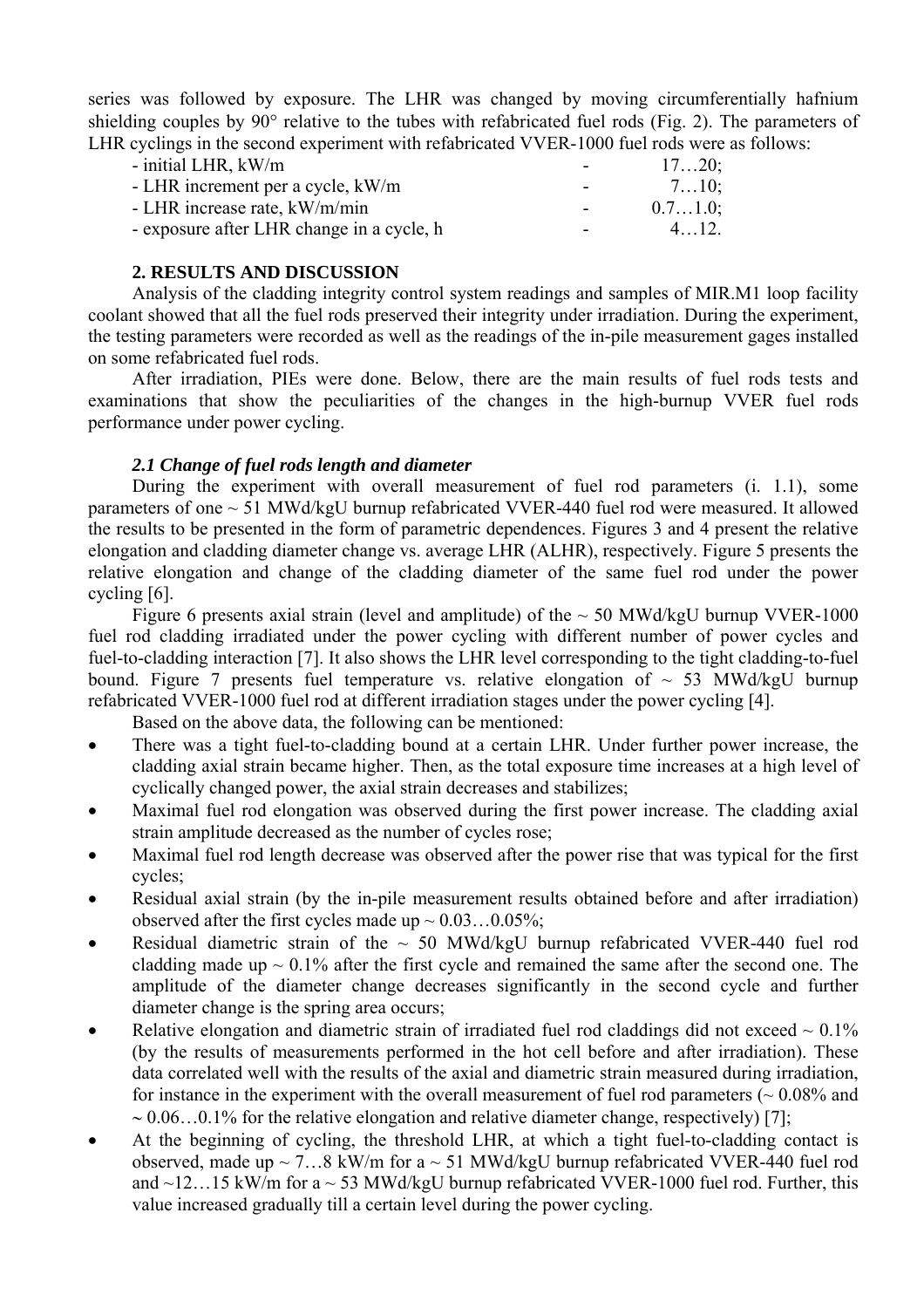#### *2.2 Fuel rods temperature and LHR*

In each of the above experiments, refabricated fuel rods under irradiation were equipped with thermocouples to measure temperature in the fuel column center. The experiments resulted in a large data array on the change of fuel temperature in the 50…60 MWd/kgU burnup VVER fuel rods under the power cycling.

To evaluate a qualitative dependence between fuel temperature and test duration (or burnup) under the power cycling, the relations of fuel temperature to the LHR were considered. To plot the curves, we used LHR values taken at the reference points where the LHR and coolant temperature were stable.

Figures 8 and 9 present fuel temperature vs. ALHR for  $\sim$  51 MWd/kgU and  $\sim$  60 MWd/kgU burnup refabricated VVER-440 fuel rods, respectively [9, 3]. The same relation for a  $\sim$  49 MWd/kgU burnup refabricated VVER-1000 fuel rod is given in Fig. 10. Figure 11 presents the LHR at the thermocouple location in the  $\sim 50$  MWd/kgU burnup refabricated VVER-1000 fuel rod vs. fuel temperature at different irradiation stages for test parameters at a coolant temperature higher than 255 °C [4]. Figure 12 presents the change in the  $\sim$  50 MWd/kgU burnup refabricated VVER-1000 fuel rod temperature normalized to the LHR equal to 22 kW/m at the thermocouple location vs. the average fuel rod burnup increment [4].

Analysis of the above data showed that the fuel temperature normalized to a certain LHR decreased after the first cycles and then increased as the burnup and the number of cycles became higher (Fig. 12). Probably, the temperature decrease was conditioned by the tightening of the fuel-to-cladding interaction due to the fuel pellets fragmentation and relocation; further temperature increase was caused by less fuel thermal conductivity at higher burnup and FGR.

#### *2.3 Fission gas release*

A higher FGR was observed in some of the VVER fuel rods irradiated in the MIR.M1 loop facility. The peculiarity of these cycling experiments was that the maximal LHR values exceed the designed operating levels. Here, under cycling, the minimal LHR values were either equal to the fuel rod LHR ones at the last stage of the designed operation or close to the maximal ones [5].

The FGR of the  $\sim$  51 MWd/kgU burnup refabricated VVER-440 fuel rod registered by the PF in the experiment with the overall measurement of fuel rod parameters is shown in Figure 13 and characterized by the following [7]:

- FGR occurred both at the LHR increase and its decrease to the initial level after a certain exposure at the upper power level; the major part of fission gas releases during the first cycle;
- When operating at the upper LHR level after the first and second power increase, the FGR was still going on. Moreover, the FGR rate decreased significantly during  $a \sim 6$ -hour exposure; no FGR was observed at a low power level;
- Difference in the FGR rates (at the beginning of the cycle and during exposure) confirmed two release mechanisms to exist («explosive» and «diffusive»).

Figure 14 presents the change in the fuel temperature and gas pressure under the  $\sim$  49 MWd/kgU burnup refabricated VVER-1000 cladding during the first forty cycles. It follows from the above data that multiple power cyclings did not cause any significant increase in the gas pressure (i.e. FGR). The major part of the gas pressure increase was observed under the transient conditions before cycling [10].

Figure 15 presents the PIE results on the FGR from 51…63 MWd/kgU burnup (accounting its increase under irradiation) refabricated VVER-440 and VVER-1000 fuel rods tested under the power cycling vs. the ALHR (max value) [5].

Results of experiments performed within the above burnup ranges and under the irradiation conditions show no significant difference in the FGR of VVER-440 and VVER-1000 fuel rods. In addition, the number of LHR cycles (up to 300) does not influence significantly the intensification of FGR at the ALHR that does not exceed  $\sim$  30 kW/m. It should be noted that in the experiment with the overall measurement of fuel rod parameters, the FGR in the  $\sim$  51 MWd/kgU burnup refabricated VVER-440 fuel rod evaluated by PIE  $(-13.5%)$  correlated well with the corresponding data obtained during test (Fig. 13).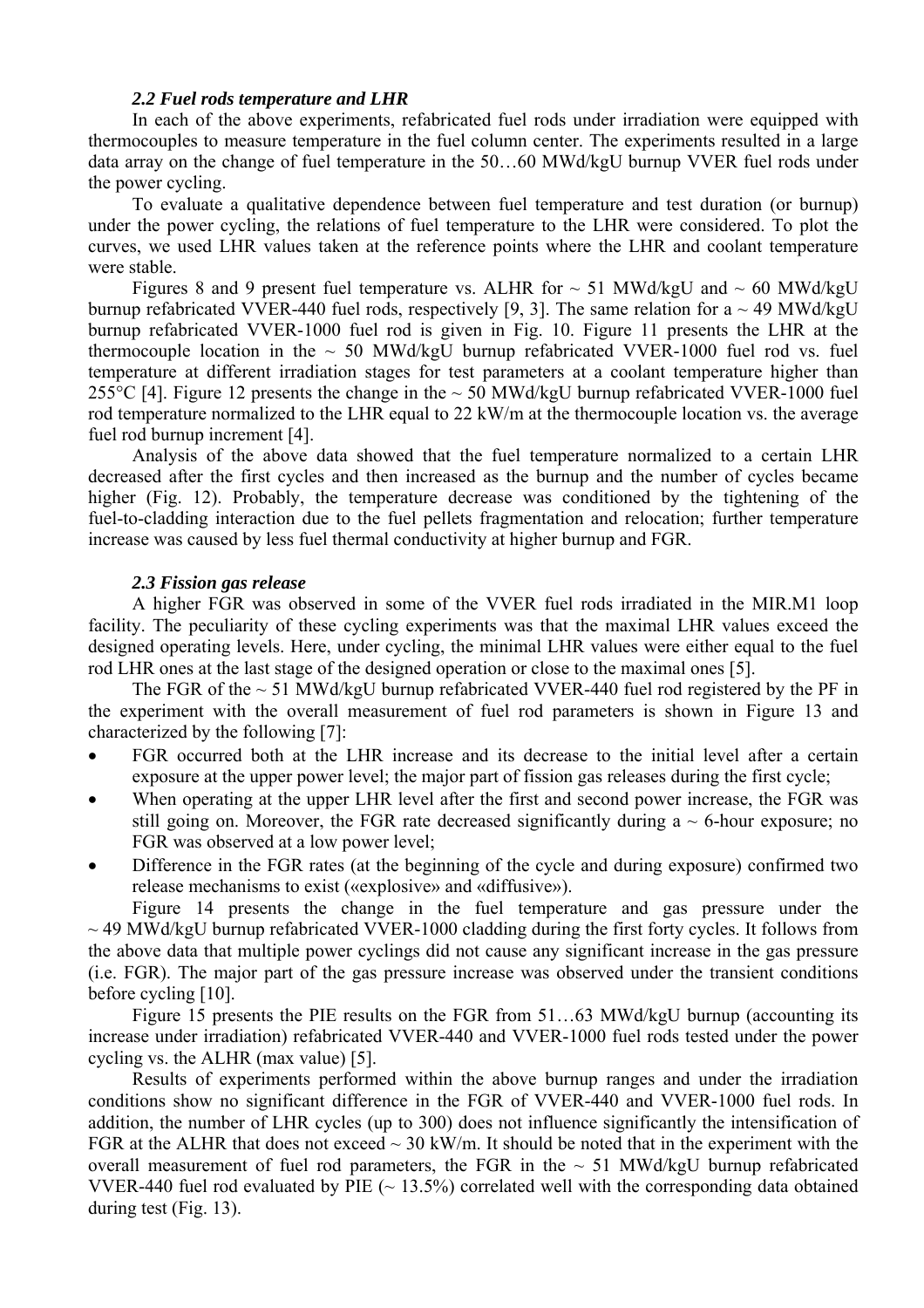# **CONCLUSION**

In conclusion, it should be said that:

- All the VVER fuel rods tested in the MIR.M1 loop facility at the increased LHR, as compared to the NPP designed one, preserved their cladding integrity;
- Experimental data were obtained on the axial and radial cladding strain and FGR from 50…60 MWd/kgU burnup VVER-440 and VVER-1000 fuel rods as well as on the kinetics of these parameters and fuel temperature change under power cycling;
- Non-destructive PIE results correlated well with the corresponding data obtained during testing with the use of in-pile measurement gages.

The tests of the 50…60 MWd/kgU burnup VVER fuel rods performed under a 100-60-100% power cycling range and further PIE confirmed their high performance and reliability. Information about the irradiation conditions and tests and PIE results is used to assess the high-burnup VVER fuel rods performance under the same operating conditions and to verify calculation codes.

# **REFERENCES**

1. P.I. Lavrenyuk, V.L. Molchanov. «Nuclear Fuel for NPP: Actual State and Promising Developments», JSC TVEL Conf. Proc. «Nuclear Fuel of New Generation for NPP. Design Results, Operating Experience and Trends of Development» (Conf.-2010), 17-19 November 2010, Moscow, p.8.

2. V.L. Molchanov. «Nuclear Fuel for VVER Reactors. Actual State and Trends», Proc. of the 8-th Intern. Conference on WWER Fuel Performance, Modeling and Experimental Support, 27 September – 04 October 2009, Helena Resort, Bulgaria, p. 43-55.

3. V.A. Ovchinnikov, A.V. Medvedev, B.I. Nesterov, et al. «Examination Results of Refabricated Fuel Rods Tested in the MIR Reactor under Conditions Simulating VVER-440 Maneuvering Mode». Proc. of the 7-th Russian Conference on Reactor Material Science, 8-12 September 2003, Dimitrovgrad, vol. 2, part 2, p. 27-44.

4. A.L. Izhutov, V.A. Ovchinnikov, V.V. Novikov, et al. «Conditions and Results of 50 MWd/kgU Burnup Refabricated VVER-1000 Fuel Rods Test under Power Cycling». JSC TVEL Conf. Proc. «Nuclear Fuel of New Generation for NPP. Design Results, Operating Experience and Trends of Development» (Conf.-2010), 17-19 November 2010, Moscow, p. 43.

5. A.V. Burukin, D.V. Markov, G.I. Mayorshina. «Results of Examinations of Fission Gas Release and Fuel Structure of the VVER Fuel Rods with a Burnup of 50 MWd/kgU and Higher after their Operation under Normal Conditions and Testing in the MIR Reactor». Proc. of 2008 Water Reactor Fuel Performance Meeting/TopFuel 2008, 19-23 October 2008, Seoul, Korea, paper No. 8005.

6. A.V. Burukin, V.A. Ovchinnikov, V.V. Novikov, at al. «Testing of VVER High Burnup Fuel Rods under Power Cycling Conditions». Proc. of Enlarged Halden Program Group Meeting, 8-13 September 2002, Storefjell, Norway.

7. A.V. Burukin, V.A. Ovchinnikov, V.V. Novikov, et al. «Results of VVER High-Burnup Fuel Rods Examinations in Process of and after their Testing in the MIR Reactor under Power Cycling Conditions». Proc. of the Intern. Seminar on Pellet-Clad Interactions with Water Reactor Fuels, 9-11 March 2004, Cadarache, Aix-en-Provence, France, p. 281-289.

8. A.V. Burukin, S.A. Ilyenko, V.A. Ovchinnikov, et al. «Main Programs and Techniques for Examination of Behaviour of the VVER High-Burnup Fuel in the MIR Reactor». Proc. of the 6-th Intern. Conference on WWER Fuel Performance, Modelling and Experimental Support, 19-23 September 2005, Albena, Bulgaria, p. 497-505.

9. A.V. Burukin, V.A. Ovchinnikov, V.V. Novikov, et al. «Examination Results of High-Burnup VVER-1000 Fuel Rods during and after Testing in the MIR Reactor under Power Cycling Conditions». Proc. of the 7-th Russian Conference on Reactor Material Science, 8-12 September 2003, Dimitrovgrad, vol. 2, part 2, p. 55-65.

10. A.V. Burukin, A.F. Grachev, V.V. Novikov, et al. «Irradiation of VVER Fuel Rods in the MIR Reactor under Power Cycling Conditions». Nuclear Engineering, 2008, vol. 104, edition 2, p.80-84.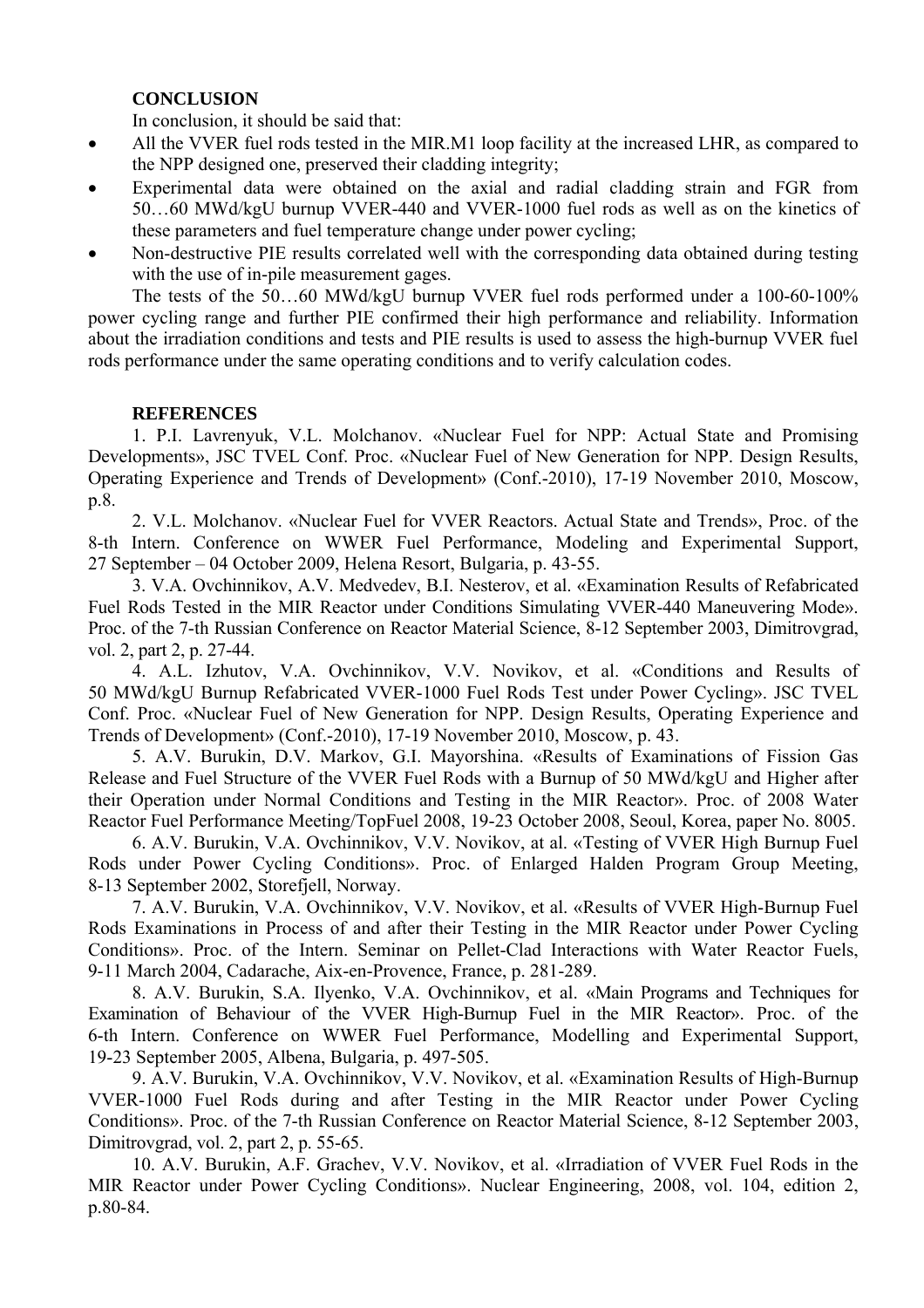

1 - IR duct; 2 - guiding jacket; 3 - displacers; 4 - refabricated fuel rod with PF; 5 - refabricated fuel rod with thermocouple; 6 - neutron detector; 7 - hafnium movable shielding; 8 - refabricated fuel rods with CE

Figure 1. IR cross-cut to test refabricated VVER fuel rods under power cycling (option I)







1 - bottom flange; 2 - neutron detector; 3 - shielding rotation axis; 4 - hafnium movable shielding; 5 - through flow tube; 6 - refabricated fuel rods with CE; 7 - refabricated fuel rod with thermocouple; 8 – displacer

Figure 2. IR cross-cut to test refabricated VVER fuel rods under power cycling (option II)



Figure 4. Relative change of  $\sim$  51 MWd/kgU burnup refabricated VVER-440 cladding diameter vs. ALHR during the  $1<sup>st</sup>$  (1) and  $2<sup>nd</sup>$  (2) cycles



Figure 5. Relative elongation vs. relative diameter change of  $\sim$  51 MWd/kgU burnup refabricated VVER-440 fuel rod during the  $1<sup>st</sup>$  (1) and  $2<sup>nd</sup>$  (2) cycles (arrows indicate the direction of a parameter change in time)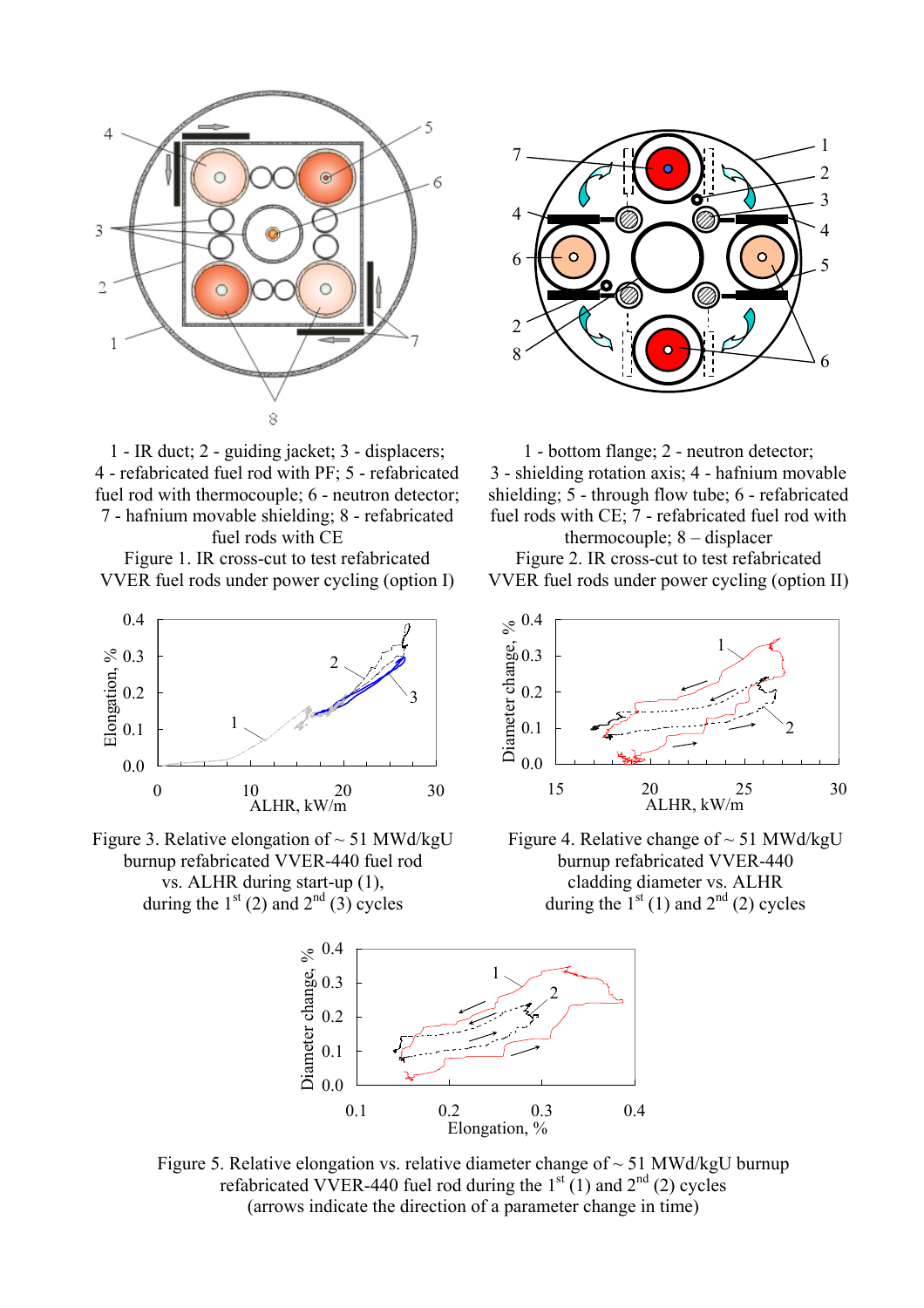

Figure 6. Relative elongation of  $\sim$  50 MWd/kgU burnup refabricated VVER-1000 fuel rod vs. fuel temperature under power cycling: first 40 cycles (a); the other 40 cycles and power ramp  $(x)$ after intermediate exposure (b); power increase ( $\Delta$ ,  $\circ$ ,  $\Diamond$ ,  $\Box$ ) and decrease ( $\blacktriangle, \bullet, \blacktriangle, \blacksquare$ ) (figures are number of cycles)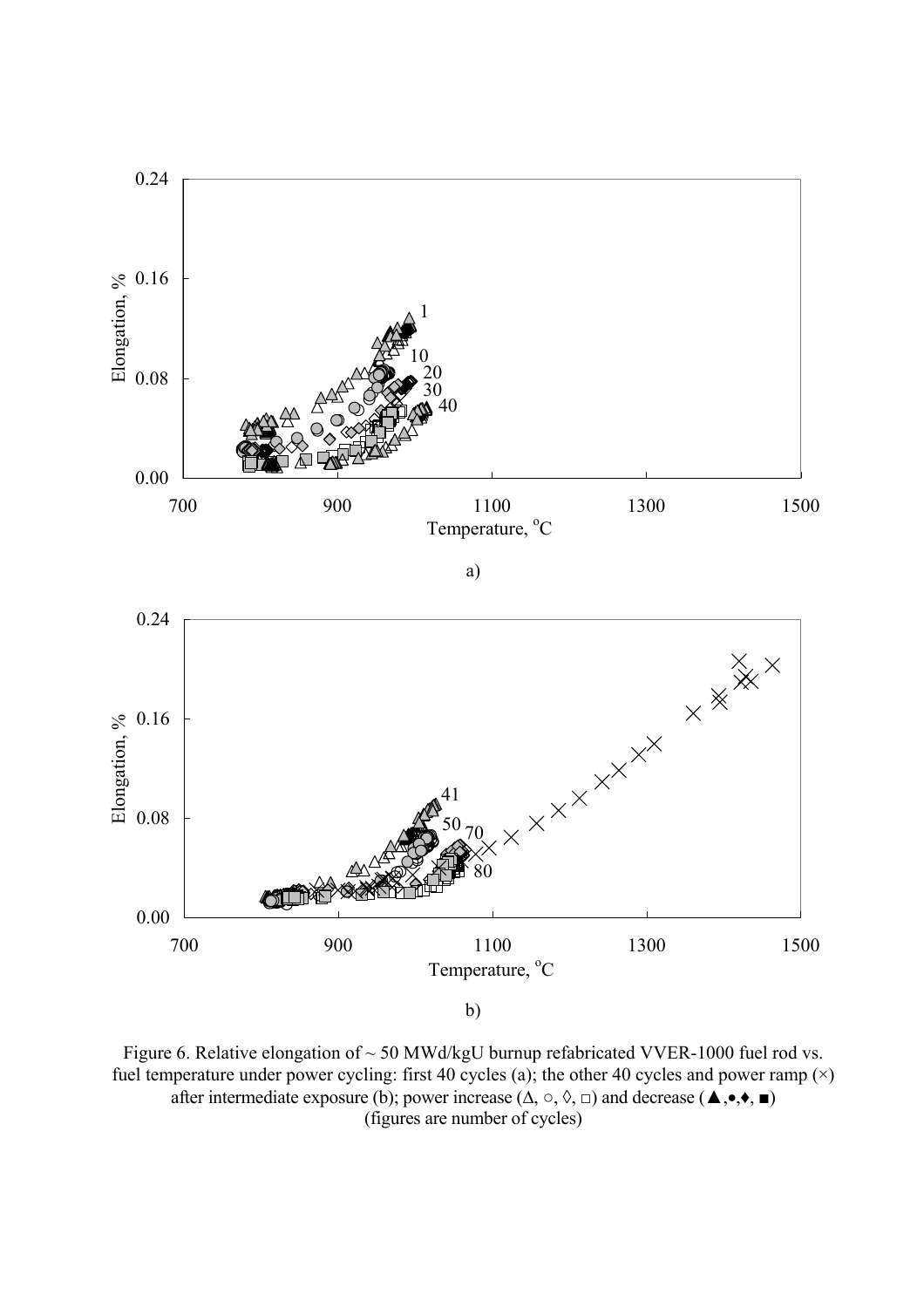

Figure 7. Relative elongation of ~ 53 MWd/kgU burnup refabricated VVER-1000 fuel rod vs. fuel temperature under power cycling: start-up and cycles 2-21 (a); cycles 121-182 (b)



Figure 8. Fuel temperature vs. ALHR for  $a \sim 51$  MWd/kgU burnup refabricated VVER-440 fuel rod under power cycling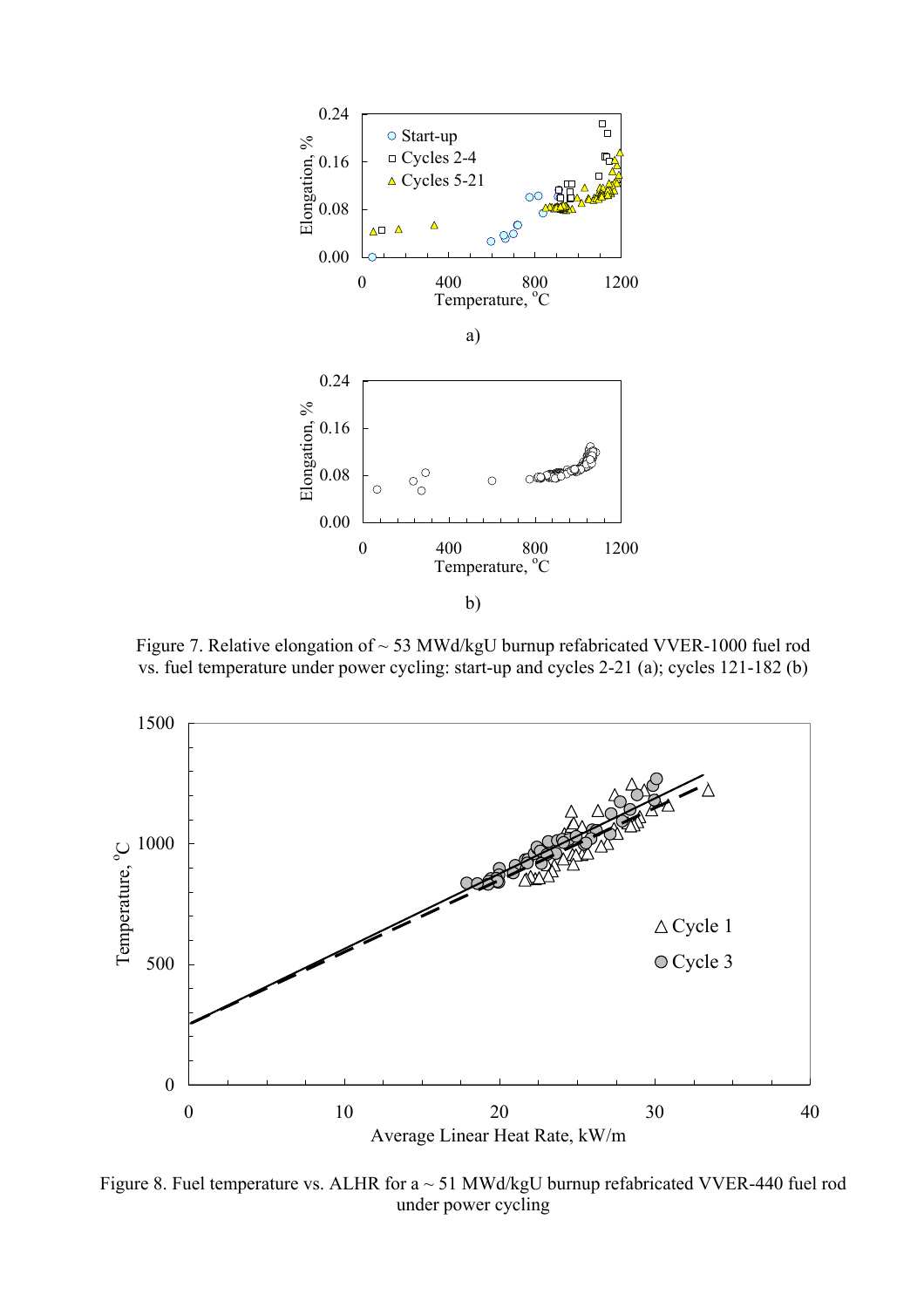

Figure 9. Fuel temperature vs. ALHR for  $a \sim 60$  MWd/kgU burnup refabricated VVER-440 fuel rod under power cycling



Figure 10. Fuel temperature vs. ALHR for a ~ 49 MWd/kgU burnup refabricated VVER-1000 fuel rod under power cycling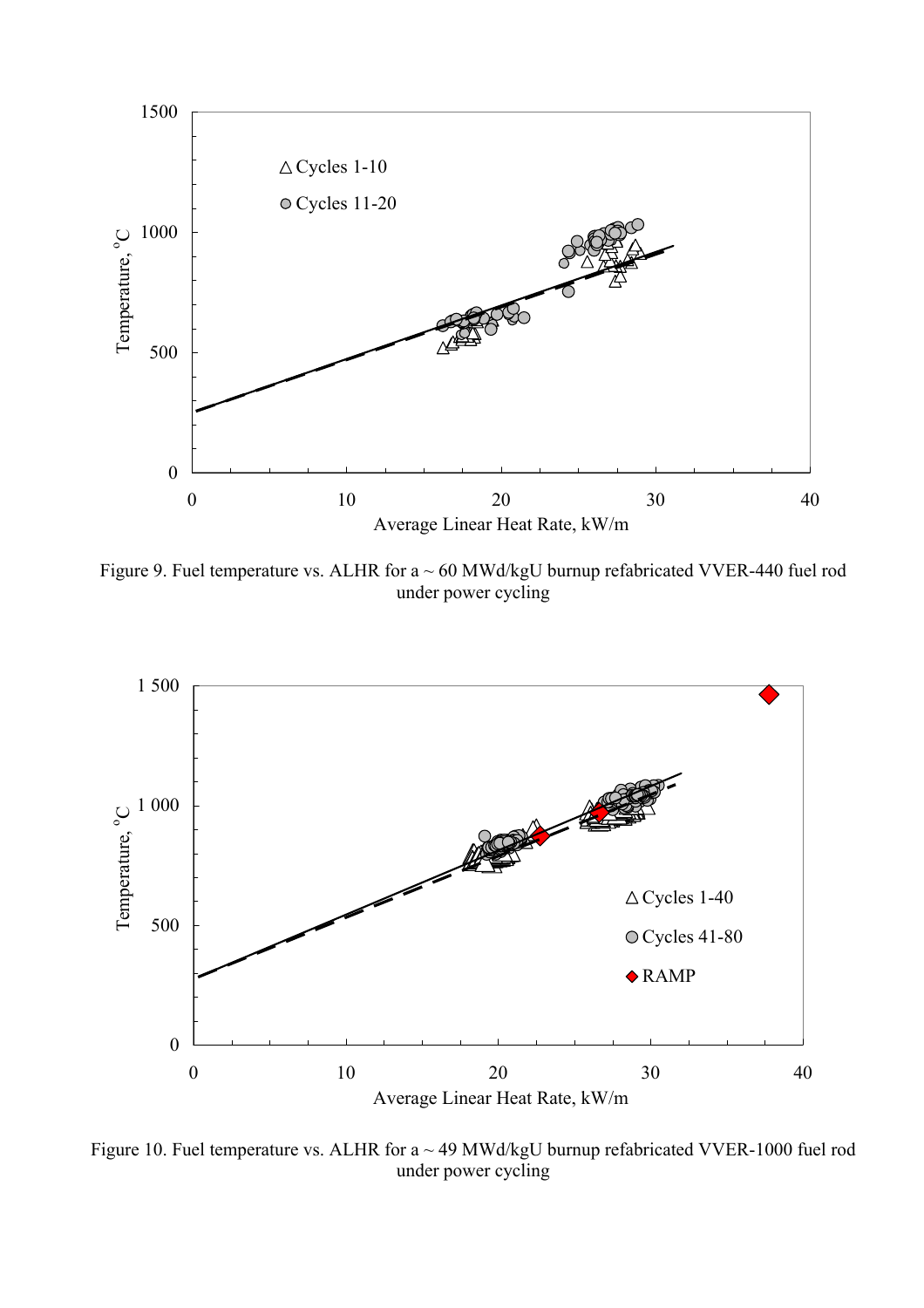

Figure 11. Fuel temperature vs. LHR at the place of thermocouple location for  $a \sim 50$  MWd/kgU burnup refabricated VVER-1000 fuel rod under power cycling for test parameters at a coolant temperature higher than 255°C



Figure 12. Change in the ~ 50 MWd/kgU burnup refabricated VVER-1000 fuel rod temperature normalized to the LHR equal to 22 kW/m at the thermocouple location vs. the average fuel rod burnup increment under power cycling



Figure 13. Change of ALHR (1), fuel temperature (2) and FGR (3) for  $\sim$  51 MWd/kgU burnup refabricated VVER-440 fuel rod under power cycling